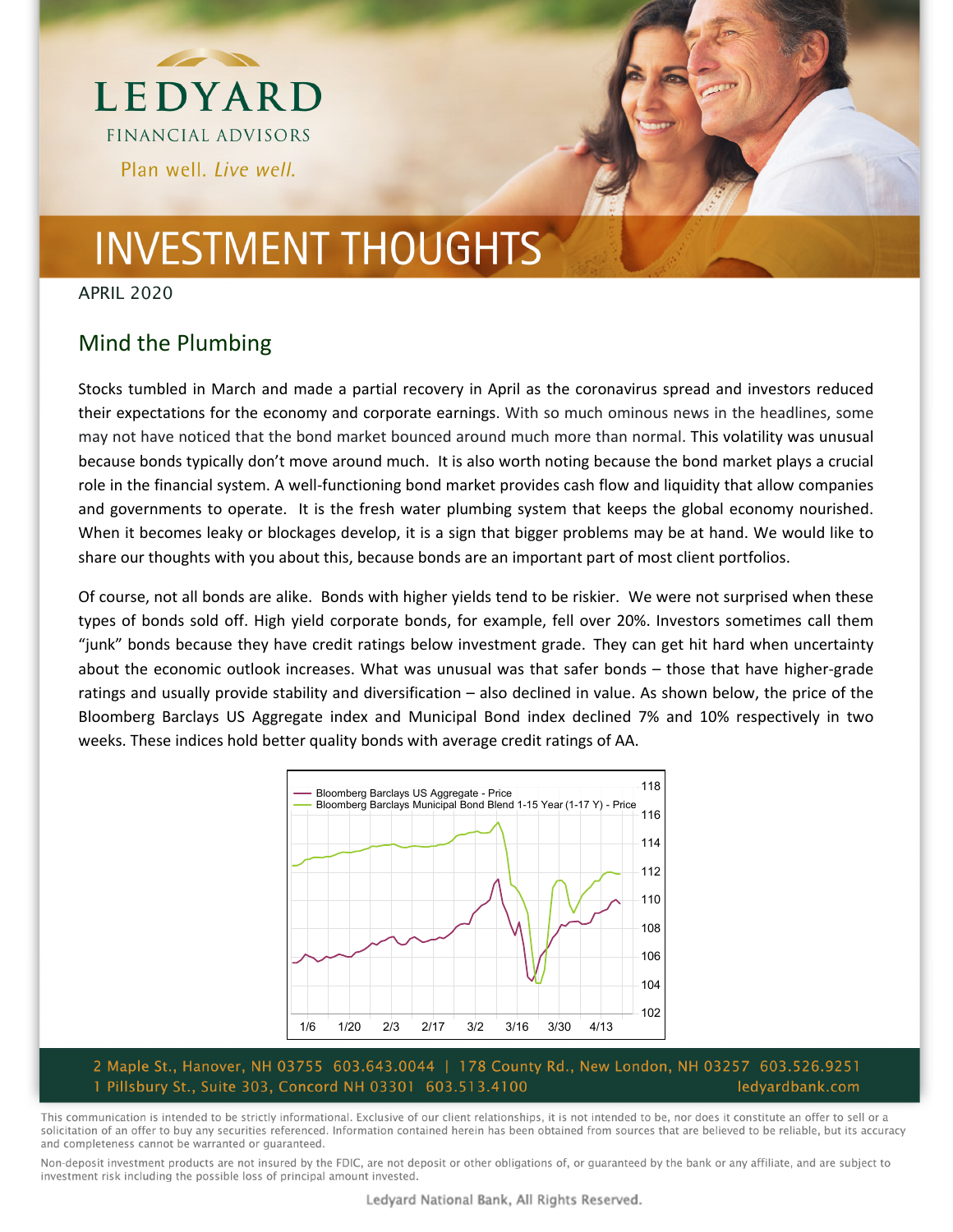## **INVESTMENT THOUGHTS**

The bond market declined because there was a "dash to cash" due to pervasive uncertainty about the economic outlook. The drop in oil prices also created volatility among bonds and other loans in the energy industry. The breakneck speed of this decline had an unpredictable and cascading effect on many other segments of the bond market. For example, corporations drew down their credit lines with banks to raise cash. This forced banks to sell a significant percentage of their municipal bond holdings so that they could meet the demands of these clients. All types of investors panicked at the same time, flooding the market with orders to sell all kinds of bonds. Bond market liquidity was insufficient to handle these orders. Many Wall Street trading desks were thinly staffed due to social distancing requirements. More importantly, new financial regulations since the 2008‐2009 crisis had unintended consequences. Today, bank and brokerage trading desks are less willing and able to hold inventories of securities and take the other side of trades. This made it nearly impossible to sell low quality bonds so investors sold what they could, their higher quality holdings. The market is not supposed to work this way.

As the lender of last resort, The US Federal Reserve or "Fed" promotes financial stability by providing liquidity in times of panic. In a sense, it is the master plumber of the financial markets. The Fed acted quickly since the crisis erupted to reduce short‐term interest rates to zero. As shown below, they also introduced an alphabet soup of programs to shore up the system and get it flowing again. The Fed is expanding its balance sheet by buying bonds in many sectors. These purchases include Treasuries, agency mortgage backed securities, commercial paper, investment grade corporate bonds and debt issued by state and local governments. They are even buying "fallen angels." These bonds have fallen from investment grade to junk bond status. While some of these actions may have negative long-term implications (a topic for a future Investment Thoughts), they have helped calm the markets. Liquidity conditions and performance have improved in many segments of the bond market.

- Commercial Paper Funding Facility (CPFF) announced March 17; Fed purchases commercial paper directly from companies
- Primary Dealer Credit Facility (PDCF) operational March 20; Fed supports primary dealers (24 selected trading counterparties of the Fed) in the purchase of a wide range of financial securities
- Money Market Liquidity Facility (MMLF) newly created program (though similar to a program used from 2008-2010) — operational March 23; Fed provides liquidity to prime money market funds to ensure orderly operations
- Term Asset-Backed Securities Loan Facility (TALF) announced March 23; Fed lends to support the issuance of asset-backed securities (credit card receivables, etc.)
- Primary Market Corporate Credit Facility (PMCCF) newly created program operational March 23; Fed purchases debt directly from companies
- Secondary Market Corporate Credit Facility (SMCCF) newly created program operational March 23; Fed purchases corporate debt (and exchange-traded funds that invest in that debt) on the open market

Source: Northern Trust Asset Management

We had reduced exposure to higher yielding riskier types of bond funds before the coronavirus showed up for an unrelated reason. The economic cycle was over 10 years old, making it the longest in history. Cycles sometimes last longer than expected but they never last forever. We knew that when they end, riskier bonds do not fare well. Clearly, we had no idea that the economic cycle would end so abruptly – via a devastating pandemic that would